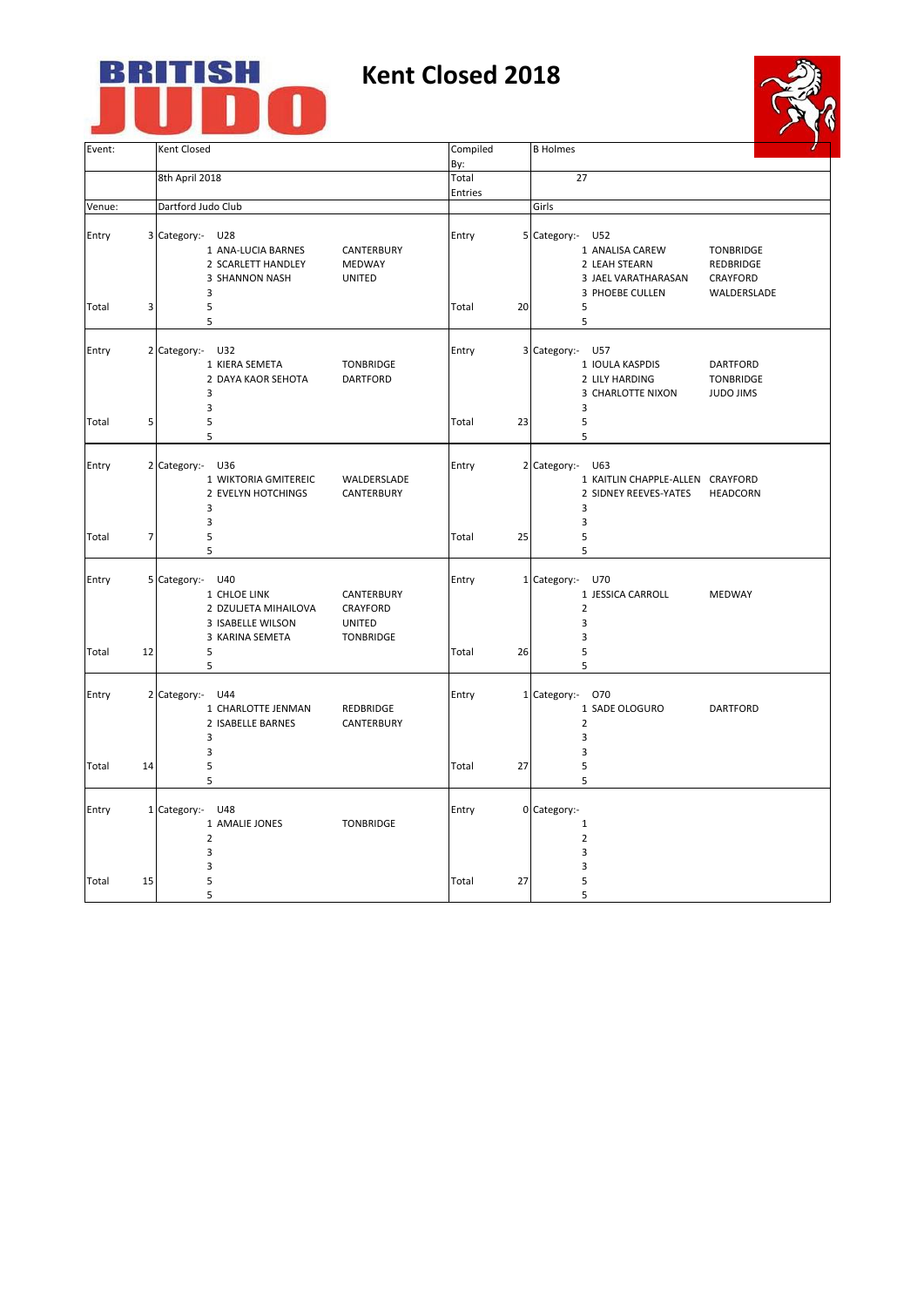| Event:         |    | Kent Closed                                                                                                     |                                                                           | Compiled       |    | <b>B</b> Holmes                                                                                                                                     |
|----------------|----|-----------------------------------------------------------------------------------------------------------------|---------------------------------------------------------------------------|----------------|----|-----------------------------------------------------------------------------------------------------------------------------------------------------|
|                |    |                                                                                                                 |                                                                           | By:            |    |                                                                                                                                                     |
|                |    | 8th April 2018                                                                                                  |                                                                           | Total          |    | 53                                                                                                                                                  |
|                |    |                                                                                                                 |                                                                           | Entries        |    |                                                                                                                                                     |
| Venue:         |    | Dartford Judo Club                                                                                              |                                                                           |                |    | Boys                                                                                                                                                |
| Entry          |    | 3 Category:- U27<br>1 MAJUS AUKSTIKALNIS<br>2 SAM LEWIS BENNETT<br>3 ETHAN WATKIN<br>3                          | <b>METRO</b><br>WALDERSLADE<br>WALDERSLADE                                | Entry          |    | 4 Category:- U50<br>RAINHAM<br>1 BILLY PEARSE<br>2 HARRY COOK<br><b>METRO</b><br>3 THOMAS ASCOTT<br>CANTERBURY<br>3 JONATHAN HUNT<br>JIMS JUDO      |
| Total          | 3  | 5<br>5                                                                                                          |                                                                           | Total          | 39 | 5<br>5                                                                                                                                              |
| Entry<br>Total | 10 | 7 Category:- U30<br>1 WILLIAM MCCARTHY<br>2 MAJUS AUKSTIKALNIS<br>3 EDWARD BROOKER<br>3 ARCHIE ROGERS<br>5<br>5 | <b>TONBRIDGE</b><br><b>METRO</b><br>CANTERBURY<br>WALDERSLADE             | Entry<br>Total | 42 | 3 Category:- U55<br>1 LUKE TANNER<br>CANTERBURY<br>2 ANDREW KENNARD<br><b>DARTFORD</b><br>CRAYFORD<br>3 DANILA MACKEVICS<br>3<br>5<br>5             |
| Entry<br>Total | 16 | 6 Category:- U34<br>1 ASHIA DILLON<br>2 AUSTEN BURNS<br>3 MARCEL MATTHEW<br>3 ETHAN CULLEN<br>5<br>5            | <b>METRO</b><br>CRAYFORD<br>DARTFORD<br>WALDERSLADE                       | Entry<br>Total | 45 | 3 Category:- U60<br>1 LIAM BYRNE<br><b>DARTFORD</b><br>2 DANIEL BROWN<br><b>JUDO JIMS</b><br>3 LEON WILSON<br><b>UNITED</b><br>3<br>5<br>5          |
| Entry<br>Total | 24 | 8 Category:- U38<br>1 KAJUS SEMETA<br>2 NIKITA MACKEVIKS<br>3 THEO BRADWELL<br>3 DOMINICO COLETTI<br>5<br>5     | <b>TONBRIDGE</b><br>CRAYFORD<br><b>TONBRIDGE</b><br>CANTERBURY            | Entry<br>Total | 48 | 3 Category:- U66<br>1 WILLIAM BELLOW<br>DARTFORD<br>2 SAMUEL JOHNSON<br><b>MEDWAY PARK</b><br>3 SULTAN AKINGBOGUN<br><b>DARTFORD</b><br>3<br>5<br>5 |
| Entry<br>Total | 29 | 5 Category:- U42<br>1 THOMAS EARDLEY<br>2 JACK PAYNE<br>3 ARTHUR BRADWELL<br>3 MITCHELL CROSSWELL<br>5<br>5     | TONBRIDGE<br>DARTFORD<br><b>TONBRIDGE</b><br>SITTINGBOURNE                | Entry<br>Total | 50 | 2 Category:- U73<br>1 GEORGE JAMES<br><b>JUDO JIMS</b><br>2 OSKAR ZAREMISSKI<br>SWANLEY<br>3<br>3<br>5<br>5                                         |
| Entry<br>Total | 35 | 6 Category:- U46<br>1 OWEN COULSON<br>2 FRAZER FENTIMAN<br>3 CAMERON FENTIMAN<br>3 RUIQI ZHANG<br>5             | CANTERBURY<br><b>MEDWAY PARK</b><br><b>MEDWAY PARK</b><br><b>DARTFORD</b> | Entry<br>Total | 53 | 3 Category:-<br>073<br>1 OWAIN CULLEN<br><b>UNITED</b><br>2 ARSENS MIHAILOVS<br>CRAYFORD<br>3 ALEXANDER ULACHOS<br><b>JUDO JIMS</b><br>3<br>5       |
|                |    | 5                                                                                                               |                                                                           |                |    | 5                                                                                                                                                   |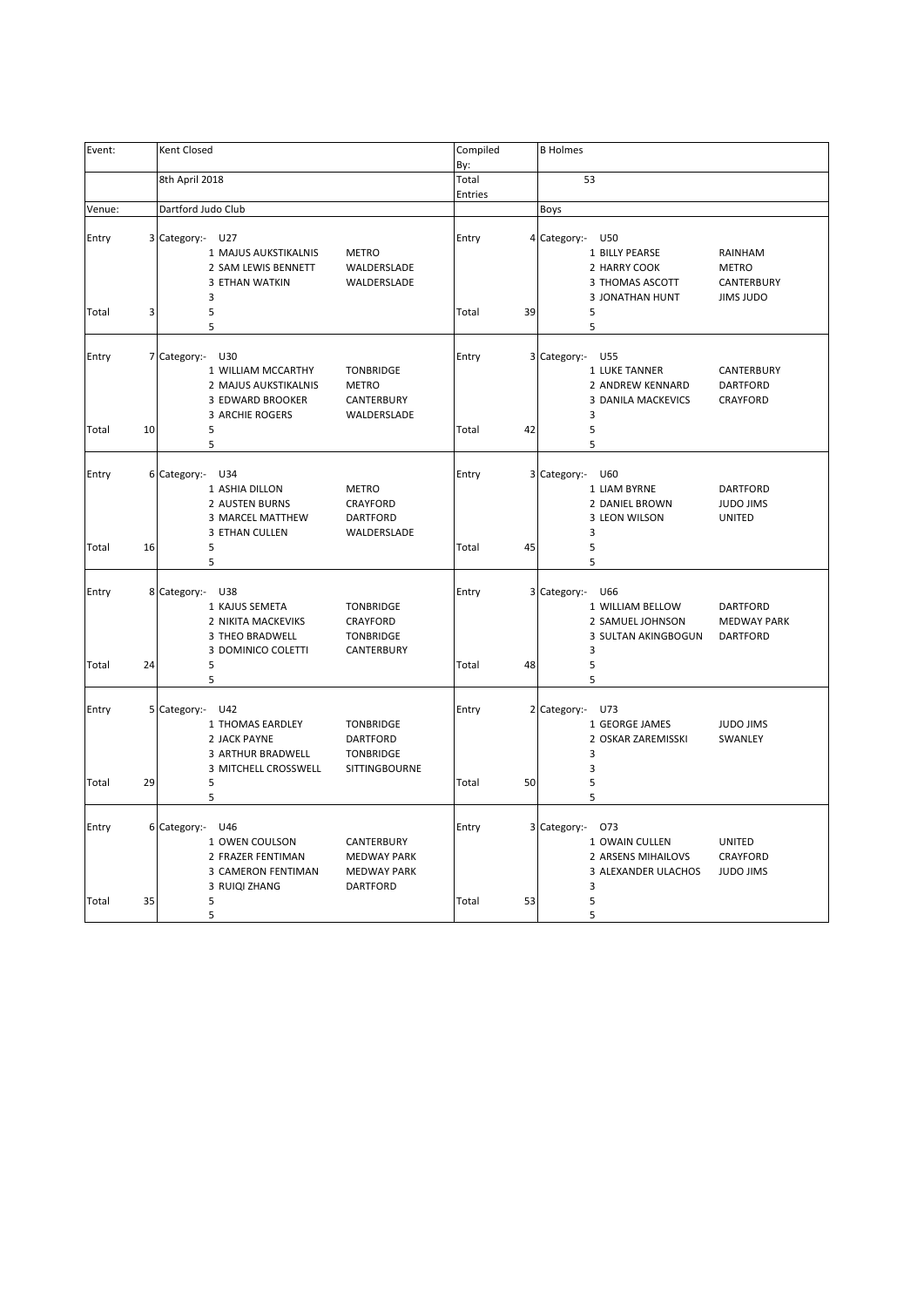| Event: | Kent Closed                        | Compiled           | <b>B</b> Holmes |
|--------|------------------------------------|--------------------|-----------------|
|        |                                    | By:                |                 |
|        | 8th April 2018                     | Total              | 20              |
|        |                                    | Entries            |                 |
| Venue: | Dartford Judo Club                 |                    | Men             |
|        |                                    |                    |                 |
| Entry  | 6 Category:- U66                   | Entry              | Category:-      |
|        | 1 PIERE DEMEREST                   | WALDERSLADE        | $\mathbf 1$     |
|        | 2 PAUL CAMPLING                    | CANTERBURY         | $\overline{2}$  |
|        |                                    | <b>MEDWAY PARK</b> | 3               |
|        | 3 JAMES SIELOFF                    |                    |                 |
|        | <b>3 ROBERT HUTTON</b>             | <b>MEDKWAI</b>     | 3               |
| Total  | 6<br>5                             | Total              | 5               |
|        | 5                                  |                    | 5               |
|        |                                    |                    |                 |
| Entry  | 3 Category:- U73                   | Entry              | Category:-      |
|        | 1 ANDREW DICKER                    | WALDERSLADE        | $\mathbf 1$     |
|        | 2 CHRIS NEWMAN<br><b>UNITED</b>    |                    | $\overline{2}$  |
|        | 3 HARRY GOSLING                    | <b>MEDWAY PARK</b> | 3               |
|        | 3                                  |                    | 3               |
| Total  | 5<br>9                             | Total              | 5               |
|        | 5                                  |                    | 5               |
|        |                                    |                    |                 |
| Entry  | 4 Category:- U81                   | Entry              | Category:-      |
|        | 1 BEN JACKSON                      | REDBRIDGE          | $\mathbf 1$     |
|        | 2 RYAN MORROW                      | CANTERBURY         | $\overline{2}$  |
|        | 3 GEORGE PEARSE                    | <b>MEDWAY PARK</b> | 3               |
|        | 3 MICHAEL MONTAGUE                 | CANTERBURY         | 3               |
|        |                                    |                    | 5               |
| Total  | 5<br>13                            | Total              |                 |
|        | 5                                  |                    | 5               |
|        |                                    |                    |                 |
| Entry  | 3 Category:- U90                   | Entry              | Category:-      |
|        | 1 JACK JENMAN                      | REDBRIDGE          | $\mathbf{1}$    |
|        | 2 LEE CALAHANE                     | CANTERBURY         | $\overline{2}$  |
|        | 3 JEFFREY DODDSON<br><b>THANET</b> |                    | 3               |
|        | 3                                  |                    | 3               |
| Total  | 16<br>5                            | Total              | 5               |
|        | 5                                  |                    | 5               |
|        |                                    |                    |                 |
| Entry  | 4 Category:- 090                   | Entry              | Category:-      |
|        | 1 LEE JONES                        | <b>JUDO JIMS</b>   | $\mathbf{1}$    |
|        | 2 NATHAN JOHNSON                   | LYMINGE            | $\overline{2}$  |
|        | 3 IAN YOUNG<br>THANET              |                    | 3               |
|        | 3 BOB PERT                         | RAINHAM            | 3               |
| Total  | 20<br>5                            | Total              | 5               |
|        | 5                                  |                    | 5               |
|        |                                    |                    |                 |
| Entry  | Category:-                         | Entry              | Category:-      |
|        | $\mathbf 1$                        |                    | $\mathbf 1$     |
|        |                                    |                    |                 |
|        | $\overline{2}$                     |                    | $\mathbf 2$     |
|        | 3                                  |                    | 3               |
|        | 3                                  |                    | 3               |
| Total  | 5                                  | Total              | 5               |
|        | 5                                  |                    | 5               |